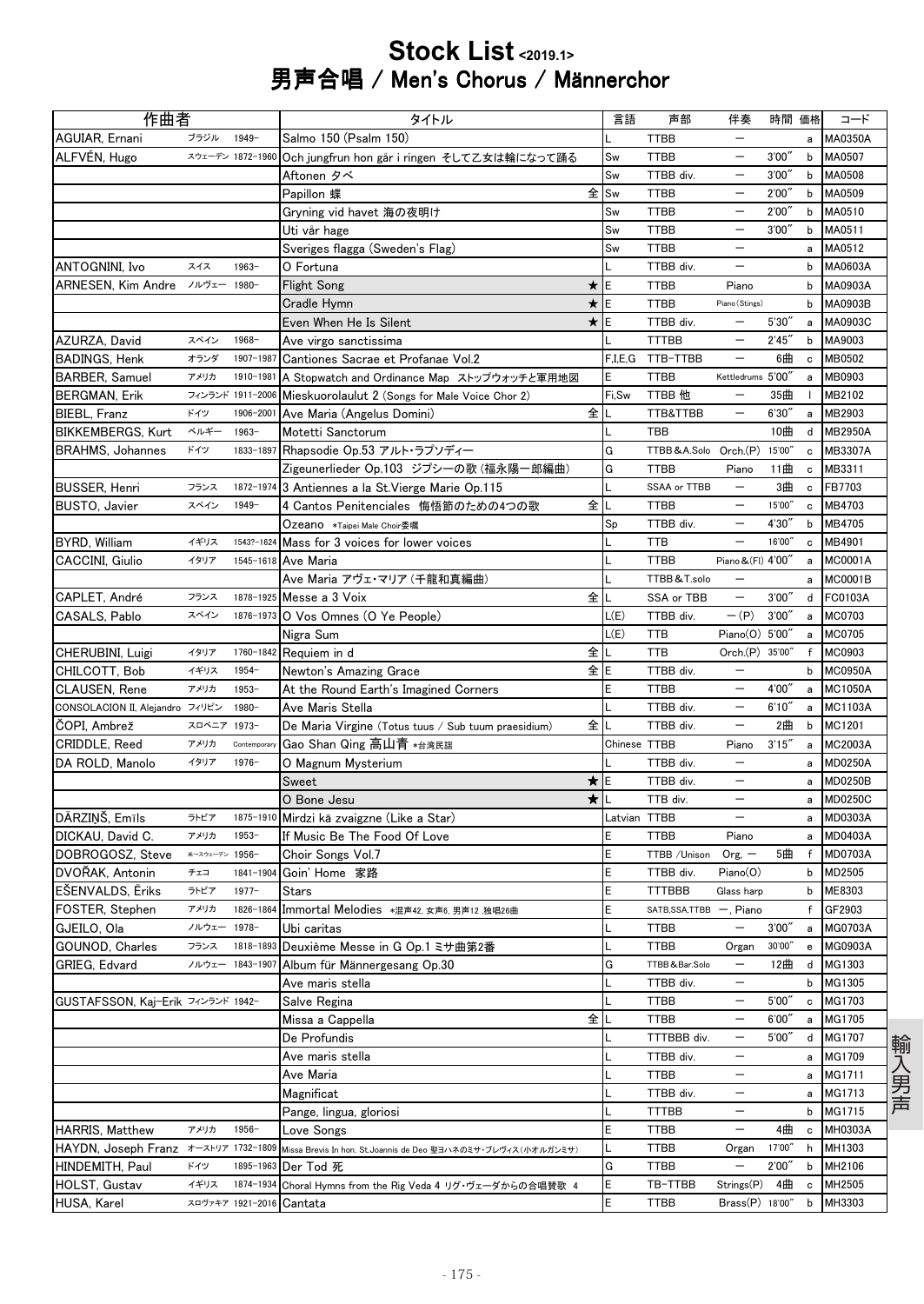| 作曲者                                                        |  |                         | タイトル                                                              | 言語     | 声部                                       | 伴奏                       | 時間 価格  |                                                  | コード            |
|------------------------------------------------------------|--|-------------------------|-------------------------------------------------------------------|--------|------------------------------------------|--------------------------|--------|--------------------------------------------------|----------------|
| JANÁČEK, Leoš<br>チェコ                                       |  | 1854-1928               | Sigselige Dumka 調子のよい鍛冶屋                                          | Cz(G)  | <b>TTBB</b>                              | $\overline{\phantom{m}}$ | 5'00'' | $\mathbf{c}$                                     | MJ0903         |
| JANSSON, Mårten                                            |  | スウェーデン 1965-            | Cantate Domino                                                    |        | <b>TTBB</b>                              | $\overline{\phantom{0}}$ |        | $\mathsf b$                                      | <b>MJ1003A</b> |
| JOSQUIN DES PRES                                           |  |                         | (フランドル) 1440?-1521 Missa Mater Patris (皆川達夫編)                     |        | TTBB-TTBBB                               |                          |        | c                                                | MJ1307B        |
| KÄLLMAN, Sten                                              |  | スウェーデン 1952-            | $F$ rè o (O brother) */147.15743371                               | 他      | <b>TTBB</b>                              | -(Purcussion)            |        | a                                                | <b>MK0250A</b> |
| <b>KARLSONS, Juris</b><br>ラトビア                             |  | $1948 -$                | Nepiedzimis Rīts (An Unborn Morning)                              |        | Latvian TTTTBBBB                         |                          |        | c                                                | <b>MK0303A</b> |
| <b>KEKKONEN, Reijo</b>                                     |  | フィンランド 1961-            | Ave Maria                                                         |        | <b>TTBB</b>                              |                          | 4'00'  | a                                                | MK0401         |
| KODALY, Zoltán                                             |  | ハンガリー 1882-1967         | Nemzeti Dal 国民の唄                                                  | 全M     | TBB                                      |                          | 3'00'  | a                                                | MK1303         |
|                                                            |  |                         | Huszt (The Ruins) 廃墟                                              | M      | TTB div.                                 | $\qquad \qquad -$        |        | a                                                | MK1311         |
|                                                            |  |                         | Choral Works for Male Voices (Férfikarok) 男声合唱曲集                  | 全M     | TBB-TTBB                                 | $\overline{\phantom{m}}$ | 24曲    | f                                                | MK1319         |
| LAURIDSEN, Morten<br>アメリカ                                  |  | $1943 -$                | O Magnum Mysterium                                                |        | TTBB div.                                |                          | 6'00'' | a                                                | <b>ML0703</b>  |
|                                                            |  |                         | Ave Dulcissima Maria *フィンガー・シンバル使用                                |        | TTBB div & TTT solo Finger Cymbals 6'00" |                          |        | a                                                | ML0705         |
|                                                            |  |                         | Dirait-on (So they say) from "Les Chansons des Roses"             |        | <b>TTBB</b>                              | Piano                    | 4'30'  | a                                                | <b>ML0707E</b> |
| LIN, Ming-Chieh<br>台湾                                      |  | $1982 -$                | Ave Maria                                                         |        | TTBB div.                                | $\overline{\phantom{0}}$ |        | a                                                | <b>ML0850A</b> |
| LISZT, Franz                                               |  | ハンガリー 1811-1886         | Requiem                                                           |        | <b>TTBB</b>                              | Tp, Tb, Timp(O)          |        | f                                                | ML1307         |
| LLOYD WEBBER, Andrew イギリス                                  |  | $1948 -$                | Pie Jesu from Requiem                                             |        | <b>TTB</b>                               | Piano                    | 3'00'  | a                                                | ML1503         |
| イタリア<br>LOTTI, Antonio                                     |  | 1667?-1740              | Missa in a                                                        |        | <b>TTB</b>                               | $\overline{\phantom{0}}$ | 20'00' | b                                                | ML2103         |
| MACHAUT, Guillaume de フランス                                 |  | 1300?-1377              | Messe de Nostre Dame                                              |        | SSTT or TTBB                             |                          | 27'00" | f                                                | GM0503A        |
| MADETOJA, Leevi                                            |  | フィンランド 1887-1947        | De Profundis                                                      |        | TTBB div.                                | $\qquad \qquad -$        |        | b                                                | MM0906         |
| 日本<br>MAMIYA, Michio                                       |  | $1929 -$                | Composition for Chorus No.14 *フィンランドSulasol社からの出版 全 X             |        | <b>TTTTBBBB</b>                          | $-$ , Perc.              | 3曲     | $\mathbf{e}$                                     | <b>MZMMMCC</b> |
| MÄNTYJÄRVI, Jaakko フィンランド 1963-                            |  |                         | Die Stimme des Kindes 子どもの声                                       | G      | AATTBBBB                                 |                          | 4'30"  | c                                                | MM1103         |
|                                                            |  |                         | Pseudo-Yoik NT 偽ヨイク                                               | 全 X    | TTBB div.                                | $\overline{\phantom{0}}$ | 2'15'' | b                                                | MM1105         |
| <b>MAHLER, Gustav</b>                                      |  | オーストリア 1860-1911        | Lieder eines fahrenden Gesellen さすらう若人の歌 (福永陽一郎編曲) (受注生産)         | G      | <b>TTBB</b>                              | Piano                    |        | d                                                | MM1203         |
| MARTIN. Joseph M.<br>アメリカ                                  |  | $1959 -$                | Sing Your Way Home *「家路」の旋律が使われている                                | E      | <b>TTBB</b>                              | $\overline{\phantom{m}}$ |        | a                                                | MM1240A        |
| カナダ<br><b>MARTIN, Stephanie</b>                            |  | contemporary            | Missa Brevis for Three Voices [TTB]                               |        | <b>TTB</b>                               |                          |        | a                                                | MM1250A        |
| MENDELSSOHN, Felix K49                                     |  | 1809-1847               | Lieder für Männerchor                                             | 全IG    | TTBB                                     | $\overline{\phantom{0}}$ | 17曲    | $\mathbf c$                                      | MM1303         |
|                                                            |  |                         | 2 geistliche Männerchöre Op.115 (Beati mortui / Periti autem)     | L(G)   | <b>TTBB</b>                              | $\overline{\phantom{0}}$ | 5'00'  | b                                                | MM1305         |
| リトアニア<br>MISKINIS, Vytautas                                |  | 1954-                   | Cantate Domino                                                    |        | $~\sim$ TTTBBB                           |                          | 3'00'  | a                                                | MM1501         |
|                                                            |  |                         | Pater Noster                                                      |        | <b>TTTBB</b>                             | $\overline{\phantom{0}}$ | 3'00'' | a                                                | MM1503         |
|                                                            |  |                         | Alma redemptoris mater                                            |        | TTBBB div.                               | $\qquad \qquad -$        | 4'00'  | b                                                | MM1505         |
|                                                            |  |                         | Ave Regina Coelorum                                               |        | <b>TTBBBB</b>                            | $\overline{\phantom{m}}$ | 3'00'  | b                                                | MM1511         |
|                                                            |  |                         | Ave maris stella (Nr. 2 from 3 Seufzer zur Heiligen Maria)        |        | <b>TTB</b>                               | Piano                    | 3'00'' | b                                                | MM1513B        |
| MOZART, Wolfgang Amadeus オーストリア 1756-1791 Ave verum corpus |  |                         |                                                                   |        | <b>TTBB</b>                              | $\qquad \qquad -$        | 2'00'  | b                                                | MM1703A        |
| カナダ<br>NICKEL, Larry arr.                                  |  | $1952 -$                | Four Strong Winds (TYSON, Ian作曲)                                  | E      | <b>TTBB</b>                              | Piano                    |        | a                                                | <b>MN0450A</b> |
|                                                            |  |                         | I Dreamed of Rain (GARRETT, Jan作曲)                                | E      | <b>TTBB</b>                              | Piano                    |        | a                                                | <b>MN0450B</b> |
|                                                            |  |                         | All the Diamonds (COCKBURN, Bruce作曲)                              | E      | TB div.                                  | Piano                    |        | a                                                | <b>MN0450C</b> |
| NYSTEDT, Knut                                              |  | ノルウェー 1915-2014         | 全丨<br><b>Beata Nobis</b>                                          |        | TTBB div.                                | $\qquad \qquad -$        | 5'00'  | b                                                | MN8103         |
|                                                            |  |                         | 全Ⅱ<br>Salve Regina                                                |        | TTBB div.                                | —                        | 5'00'  | b                                                | MN8105         |
| ORBAN, György                                              |  | ハンガリー 1947-             | Daemon Irrepit Callidus *SSAAでも演奏可能                               |        | TTBB(SSAA)                               | $\overline{\phantom{0}}$ | 3'00'  | a                                                | MO0703         |
| PAAKKUNAINEN, Seppo フィンランド 1943-                           |  |                         | Dálvi duoddar luohti 冬山のヨイク *ラップランド民謡                             | 全 X    | <b>TTTTBBBB</b>                          | $\overline{\phantom{0}}$ |        | b                                                | MP0303         |
| PALMGREN, Selim                                            |  | フィンランド 1878-1951        | Mieskuorolaulut 2 (Songs for Male Voice Chor)                     |        | 全 Fi,Sw,G TTBB                           | $\qquad \qquad -$        | 61曲    | k                                                | MP1102         |
| アメリカ<br>PAULUS, Stephen                                    |  | $1949 -$                | Loving-Kindness                                                   | E      | TTBB                                     |                          |        | a                                                | MP1503A        |
| PENDERECKI, Krzysztof ポーランド 1933-                          |  |                         | Benedicamus Domino                                                |        | <b>TTTBB</b>                             | $\overline{\phantom{m}}$ | 4'00"  | b                                                | MP1603         |
| POULENC, Francis<br>フランス                                   |  |                         | 1899-1963 Chanson à Boire 酒飲み歌                                    | IF     | TTBB div.                                | $\overline{\phantom{0}}$ | 3'00'' |                                                  | d MP2103       |
|                                                            |  |                         | 4 Petites Prières de St.François d'Assise アッシジの聖フランチェスコの4つの小さな祈り  | 全下     | TTBB div.                                | $\qquad \qquad -$        | 4曲     | b                                                | MP2105         |
|                                                            |  |                         | Laudes de St.Antoine de Padoue パドヴァの聖アントニウスの賛歌                    |        | TBB-TTBB                                 |                          | 4曲     | $\mathbf{e}% _{t}\left  \mathbf{1}\right\rangle$ | MP2107         |
|                                                            |  |                         | Musique pour chœur a cappella 3 *酒飲み歌, St. François, St. Antoine他 | F,L    | TBB-TTBB                                 | $\qquad \qquad -$        | 11曲    | j.                                               | MP2109         |
| カナダ<br>QUICK, Jonathan                                     |  | contemporary            | Loch Lomond *スコットランド民謡                                            | E      | TTBB&Solo                                | $\qquad \qquad -$        |        | a                                                | MQ4503A        |
| カナダ<br>Quartel, Sarah                                      |  | $1982 -$                | Wide Open Spaces                                                  | E      | <b>TTBB</b>                              | Piano                    | 3'00'' | b                                                | MQ7803A        |
|                                                            |  | (BEVERIDGE, Thomas arr. | Bogoroditse Devo (Ave Maria) (Rejoice, O Virgin) Op.37-6          | SI     | TTBB                                     | $\overline{\phantom{0}}$ |        | a                                                | MR0556         |
| RAMSAY, Miles<br>アメリカ                                      |  | $1941 -$                | Red River Valley *カナダ民謡 ギター、ハーモニカパート譜つき                           | E      | TTBB                                     | P. Gt. Harm(Cl)          |        | a                                                | <b>MR0570A</b> |
| ドイツ<br>REGER, Max                                          |  | 1873-1916               | Requiem                                                           |        | TTBB                                     | $\qquad \qquad -$        |        | b                                                | MR0703         |
|                                                            |  |                         | Freude soll in deinen Werken sein!                                | 全IG    | TTBB+TTBB                                | $\qquad \qquad -$        |        | c                                                | MR0707         |
| RHEINBERGER, Josef Gabriel VETYSAS4V 1839-1901             |  |                         | Messe in B op.172                                                 |        | TTBB                                     | Organ                    | 30'00" | d                                                | MR0903         |
| →ドイツ                                                       |  |                         | Messe in F op.190                                                 |        | TTBB                                     | Organ                    | 22'00' | d                                                | <b>MR0905</b>  |
| RUTTER, John<br>イギリス                                       |  | $1945 -$                | 2 Folk-Songs for Male Voices                                      | E      | TTBB                                     | Piano                    | 2曲     | а                                                | MR3701         |
|                                                            |  |                         | For the Beauty of the Earth                                       | E      | TTBB                                     | P or Orch 3'30"          |        | b                                                | MR3703         |
| SAINT-SAËNS, Camille フランス                                  |  | 1835-1921               | Saltarelle Op.74 サルタレッロ                                           | F      | TTBB                                     | $\qquad \qquad -$        | 10'00' | d                                                | MS0503         |
|                                                            |  |                         | Les Marins de Kermor Op.71-1 ケルモールの水夫                             | F      | TTBB                                     | -                        | 8'00'  | d                                                | <b>MS0507</b>  |
| SANDSTRÖM, Sven David スウェーデン 1942-                         |  |                         | Tre Stycken för Manskör 3つの男声合唱曲                                  | 全 L,Sw | <b>TTBB</b>                              |                          | 11'30" | b                                                | MS0903         |
| SCHAFER, R.Murray<br>カナダ                                   |  | $1933 -$                | Magic Songs                                                       | 全 X    | TTBB                                     | $\qquad \qquad -$        | 12'00" | c                                                | MS1803         |
| SCHÖGGL, Franz<br>ドイツ                                      |  | 1930-1982               | Die launige Forelle ゆかいな「鱒」(シューベルト変奏曲)                            | G      | TTBB                                     | $\qquad \qquad -$        | 10'00' | d                                                | MS1903         |
| SCHRONEN, Alwin Michalel ドイツ                               |  | $1965 -$                | Light & Love                                                      | E      | TTBB div.                                | —                        |        | b                                                | <b>MS2303A</b> |
|                                                            |  |                         | O sacrum convivium                                                |        | TTBB                                     | $\qquad \qquad -$        |        | b                                                | <b>MS2303B</b> |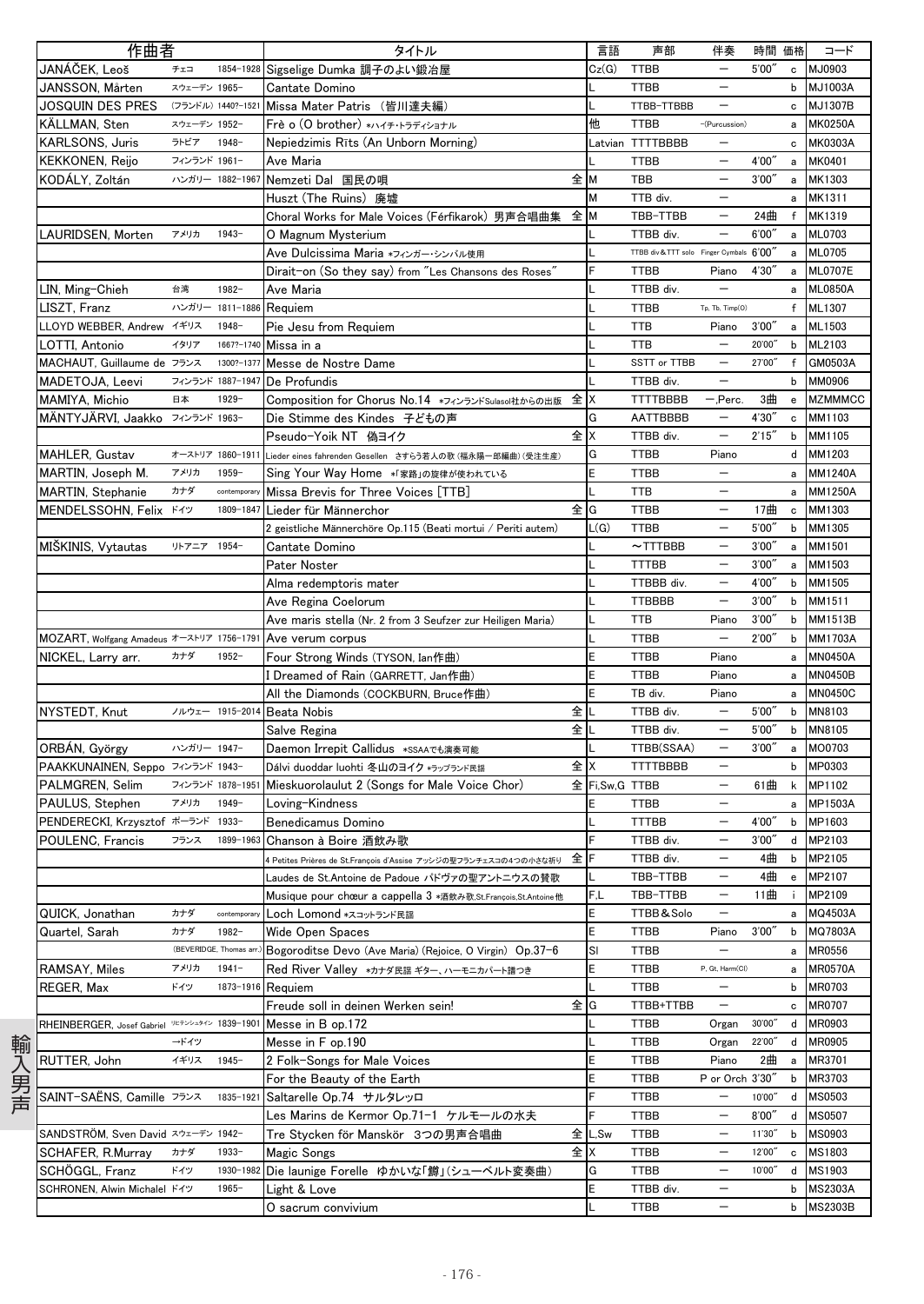| 作曲者                                 |             |                  | タイトル                                                      | 言語               | 声部                    | 伴奏                       | 時間 価格  |                | コード            |
|-------------------------------------|-------------|------------------|-----------------------------------------------------------|------------------|-----------------------|--------------------------|--------|----------------|----------------|
| (SCHRONEN, Alwin Michalel)          |             |                  | Te deum laudamus                                          |                  | TTBB+TTBB             | $\qquad \qquad -$        |        | a              | <b>MS2303C</b> |
| SCHUBERT, Franz                     |             | オーストリア 1797-1828 | Deutsh Messe                                              | G                | <b>TTBB</b>           | -                        |        | c              | MS2503         |
|                                     |             |                  | Ständchen Op.135 セレナード                                    | $\hat{\pm}$ G(E) | TTBB & A Solo         | Piano                    | 6'00'  | b              | MS2507         |
|                                     |             |                  | Nachtgesang im Walde Op.139b 森の中の夜の歌                      | 全 G(E)           | TTBB                  | 4Horns(P) 5'00"          |        | a              | MS2509         |
|                                     |             |                  | Messe No.2 in G D.167                                     |                  | <b>TTBB</b>           | Orch.(0) 30'00"          |        | h              | <b>MS2511B</b> |
|                                     |             |                  | Ausgewählte Werke für Männerchor 男声合唱選集                   | 全IG              | TTB-TTBB              | 一,P,Horn 25曲             |        | h              | MS2515         |
|                                     |             |                  | 15 Mehrstimmige Gesänge für Männerchor ア・カペラ男声合唱曲集        | G                | TTB-TTBBB             | $\qquad \qquad -$        | 15曲    | e              | MS2517         |
| SERINO, Philip                      | アメリカ        | 1989-            | Shenandoah *アメリカ民謡                                        | E                | TTBB&CT(A)solo        | —                        | 2'55'  | a              | <b>MS3003A</b> |
| SIBELIUS, Jean                      |             | フィンランド 1865-1957 | Mieskuorolaulut [accompanied] (Songs for Male Voice Chor) | Fi,Sw            | TTBB                  | P, Org, Orch. $14 \pm 1$ |        | $\circ$        | <b>MS3300B</b> |
|                                     |             |                  | Sortunut ääni(Vad har brutit tonens välde) Op.18-1 かすれた声  | Fi(Sw)           | <b>TTBB</b>           | $\overline{\phantom{0}}$ |        | b              | <b>MS3305A</b> |
|                                     |             |                  | Terve kuu / Måne hell Op.18-2 月を迎えて                       | Fi(Sw)           | <b>TTBB</b>           | $\qquad \qquad -$        |        | $\mathbf b$    | <b>MS3305B</b> |
|                                     |             |                  | Venematka / Båtfärden Op.18-3 舟旅                          | Fi(Sw)           | <b>TTBB</b>           | $\overline{\phantom{0}}$ |        | b              | <b>MS3305C</b> |
|                                     |             |                  | Skogmannens sång Op.18-5 森の男の歌                            | Sw               | <b>TTBB</b>           | -                        |        | a              | <b>MS3305D</b> |
|                                     |             |                  | Sydämeni laulu Op.18-6 わが心の歌                              | Fi               | <b>TTBB</b>           | $\overline{\phantom{0}}$ |        | b              | <b>MS3305E</b> |
|                                     |             |                  | Finlandia hymni Op.26-7 フィンランディア賛歌                        | Fi               | <b>TTBB</b>           | $\overline{\phantom{0}}$ |        | $\mathbf b$    | MS3307         |
|                                     |             |                  | Rakastava 恋する人                                            | Fi               | TTBBdiv&solo          | $\qquad \qquad -$        |        | b              | MS3313         |
| SIRETT, Mark                        | カナダ         | $1952 -$         | Pierless Bridge                                           | E                | <b>TTBB</b>           | Piano                    |        | a              | <b>MS3803A</b> |
| SISASK, Urmas                       | エストニア 1960- |                  | Miserere Mei, Deus                                        |                  | <b>TTBB</b>           | $\overline{\phantom{0}}$ | 5'00'' | b              | MS3903         |
| ROGERS, Stan                        | カナダ         | 1949-1983        | Fogarty's Cove フォガティーの入り江                                 | E                | TTBB div.             |                          |        | a              | <b>MS4003A</b> |
| SPERRY, Ethan (arr.)                | アメリカ        | $1971 -$         | Ramkali (An Indian Raga)                                  | Hindi            | TTBB div.             |                          |        | a              | <b>MS4220A</b> |
|                                     |             |                  | Zikr (映画「Bose: The Forgotten Hero〜ボース:忘れられた英雄」より)         | Urdu             | <b>TTBB</b>           | $\overline{a}$           |        | a              | <b>MS4220B</b> |
|                                     |             |                  | Wedding qawwali *ミュージカル「ボンベイドリームス」より                      |                  | Punjabi TTBB div.     | Gt(opt), Tamb,           |        | a              | <b>MS4220C</b> |
| STEFFEN, Andrew                     | アメリカ        | 1990-            | $\star$<br>Alleluia                                       |                  | <b>TTBB</b>           | Claves, Drum 2'15        |        | a              | <b>MS4330A</b> |
| STENSON, Rachel                     | アメリカ        | $1957 -$         | Umi Sono Ai (海・その愛) *加山雄三の代表作のひとつ                         | J(E)             | <b>TTBB</b>           | Piano                    | 4'40'  | a              | <b>MS4350A</b> |
| STRAUSS, Johann I                   |             | オーストリア 1804-1849 | Radetzky-Marsch ラデッキー行進曲                                  | G                | <b>TTBB</b>           | Piano                    |        | d              | MS4509         |
| STRAUSS, Johann II                  |             | オーストリア 1825-1899 | Tritsch-Tratsch-Polka Op.214 トリッチ・トラッチ・ポルカ                | G                | <b>TTBB</b>           | Piano                    | 5'00'  | d              | MS4505         |
| STRAUSS, Richard                    | ドイツ         | 1864-1949        | 3 Männerchöre                                             | 全IG              | TTBB-TTBBB            | $\overline{\phantom{0}}$ | 3曲     | d              | MS4905         |
| STROOPE, Z. Randall                 | アメリカ        | $1953 -$         | The Cloths of Heaven                                      | E                | <b>TTBB</b>           | Piano                    |        | a              | <b>MS5103A</b> |
|                                     |             |                  | Homeland *Holst作曲「惑星」をアレンジ                                | E                | TTBB div.             | Piano                    |        | a              | MS5103B        |
| SWIDER, Józef                       |             | ポーランド 1930-2014  | Vocalisa "Pax"                                            | X+L              | TTBB                  | $\overline{\phantom{0}}$ | 3'27'' | a              | <b>MS8910A</b> |
| SZYMKO, Joan                        | アメリカ        | 1960-            | Ave Maria *第58回全日本合唱コンクールM2課題曲                            |                  | TBB div.              | $\overline{\phantom{0}}$ | 4'00'  | a              | MS9103         |
| TALLIS, Thomas                      | イギリス        | 1505?-1585       | 全<br>The Lamentation of Jeremiah エレミアの哀歌                  |                  | AATTB                 | $\overline{\phantom{0}}$ | 17'00" | e              | MT0903         |
| TAS, Rudi                           | ベルギー        | $1957 -$         | Dextera Domini                                            |                  | TTBB div.             | $\overline{\phantom{0}}$ |        | c              | MT1050A        |
| TAVENER, John                       | イギリス        | 1944-2013        | Village Wedding 村の結婚式                                     |                  | <b>ATTB</b>           | $\overline{\phantom{0}}$ |        | c              | MT1103         |
| THOMPSON, Randall                   | アメリカ        | 1899-1984        | Alleluia                                                  |                  | <b>TTBB</b>           | $\overline{\phantom{0}}$ | 5'00'  | b              | MT1303         |
|                                     |             |                  | The Testament of Freedom 自由の証拠                            |                  | <b>TTBB</b>           | Orch(P)                  | 3曲     | d              | MT1305         |
| TIN, Christopher                    | アメリカ        | $1976 -$         | Baba Yetu *ゲーム「Civilization IV」テーマソング                     |                  | Kiswahili TTBB&T Solo | Piano                    |        | a              | MT1403A        |
| TORMIS, Veljo                       |             | エストニア 1930-2017  | (Song of the Ancient Sea) 古代の海                            | 全Es              | TTBB div.             | $\overline{\phantom{0}}$ | 12'00" | c              | MT1703         |
|                                     |             |                  | Varjele, Jumala, Soasta (God protect us from war)神の救い     | Fi(L)            | TTBB                  | $-(Tam tam)$ $8'00'$     |        | c              | MT1705         |
|                                     |             |                  | Nägemus Eestist (Vision of Estonia) エストニアの光景              | 全Es              | <b>TTBB</b>           |                          | 8'00'  | $\mathbf{c}$   | MT1707         |
|                                     |             |                  | Helletused (Childhood Memory) 幼い頃の思い出                     | X,Es             | TTBB&S Solo           |                          | 10'00" |                | d MT1711       |
|                                     |             |                  | 全<br>Incantatio maris aestuosi 大波の魔術                      |                  | TTBB div.             | $\qquad \qquad -$        | 9'00'' | b              | MT1715         |
|                                     |             |                  | Piispa ja Pakana (The Bishop and The Pagan) 司祭と異教徒        | L+Fi             | TTBB & Soli           | $\qquad \qquad -$        | 12'00" |                | d MT1719       |
|                                     |             |                  | Laulusild (Bridge of Song) 歌の橋                            | Fi(Es)           | TTBB&Solo             | -                        | 5'00'' | b              | MT1723         |
|                                     |             |                  | Kaksikpühendus(Diptychon) 2つの奉献歌                          | Es               | TTBB div.             |                          | 2曲     | b              | MT1724         |
|                                     |             |                  | Ühtehoidmiselaul 手に手をとって                                  | Es               | <b>TTBB</b>           |                          |        | b              | MT1725         |
|                                     |             |                  | Pikse Litaania (Litany To Thunder) 雷鳴への連祷                 | Es               | TTBB & Soli Bass Drum |                          |        | d              | MT1726         |
|                                     |             |                  | Vepsa Talv (Vepsian Winter) ヴェプサ地方の冬                      | Veps             | TTBB&Solo             | —                        |        |                | d MT1727       |
|                                     |             |                  | Tasase Maa laul (Song About A Level Land) 平原の歌            | 全lEs             | TTBB                  | $\qquad \qquad -$        |        | b              | MT1728         |
|                                     |             |                  | Meestelaulud (Men's Songs)                                | Es               | TTBB                  | —                        | 10曲    | d              | MT1729         |
|                                     |             |                  | Meelespea (Forget Me Not) 勿忘草                             | Es               | TTBB                  |                          |        | b              | MT1731         |
|                                     |             |                  | Kullervo sõnum (Kullervo's Message) クレルヴォの言葉              | E                | <b>TTBB</b>           | $\overline{\phantom{0}}$ |        | d              | MT1733         |
|                                     |             |                  | Raua needmine (Curse Upon Iron) 鉄への呪い                     | 全 Es(E)          | SSAA or TTBB          | (Drum) 10'00"            |        | $\mathsf{e}\,$ | FT1523         |
| VAUGHAN WILLIAMS, Ralph イギリス        |             | 1872-1958        | The Seeds of Love                                         | E                | TTBB&Soli             | $-(P)$                   | 3'00'' | b              | MV0307         |
|                                     |             |                  | Bushes and Briars *平成14年度全日本合唱コンクール課題曲                    | E                | <b>TTBB</b>           | $\qquad \qquad -$        |        | a              | MV0309         |
|                                     |             |                  | The Turtle Dove きじばと                                      | E                | Soli +TTBB            | Piano                    |        | b              | MV0311         |
| VICTORIA, Tomas Luis de スペイン        |             | 1548?-1611       | Missa O Magnum Mysterium (皆川達夫編)                          |                  | <b>TTBB</b>           | —                        | 20'00" | c              | MV0501         |
|                                     |             |                  | Tenebrae factae sunt *平成20年度全日本合唱コンクール課題曲                 |                  | TTBB                  |                          |        | a              | MV0503         |
|                                     |             |                  | Domine, non sum dignus 主よ、たぐいなく導き者                        |                  | TTBB                  | $\qquad \qquad -$        |        | a              | <b>MV0505</b>  |
| WIKANDER, David                     |             | スウェーデン 1884-1955 | Kung Liljekonvalje すずらんの王様                                | Sw               | TTBB                  | $\overline{\phantom{0}}$ | 3'00'' | b              | MW1303         |
| WILLAN, James Healey <sup>カナダ</sup> |             | 1880-1968        | Magnificat                                                |                  | TTBB                  | -                        |        | а              | MW1403A        |
| <b>WHITACRE, Eric</b>               | アメリカ        | $1970 -$         | 全  <br>Lux Aurumque                                       |                  | TTBB div.             | $\overline{\phantom{0}}$ | 3'52'' | a              | MW1503A        |
|                                     |             |                  | The Seal Lullaby あざらしの子守唄                                 | E                | TTBB                  | Piano                    | 4'00'' | a              | MW1503B        |

輸入男声 輸入男声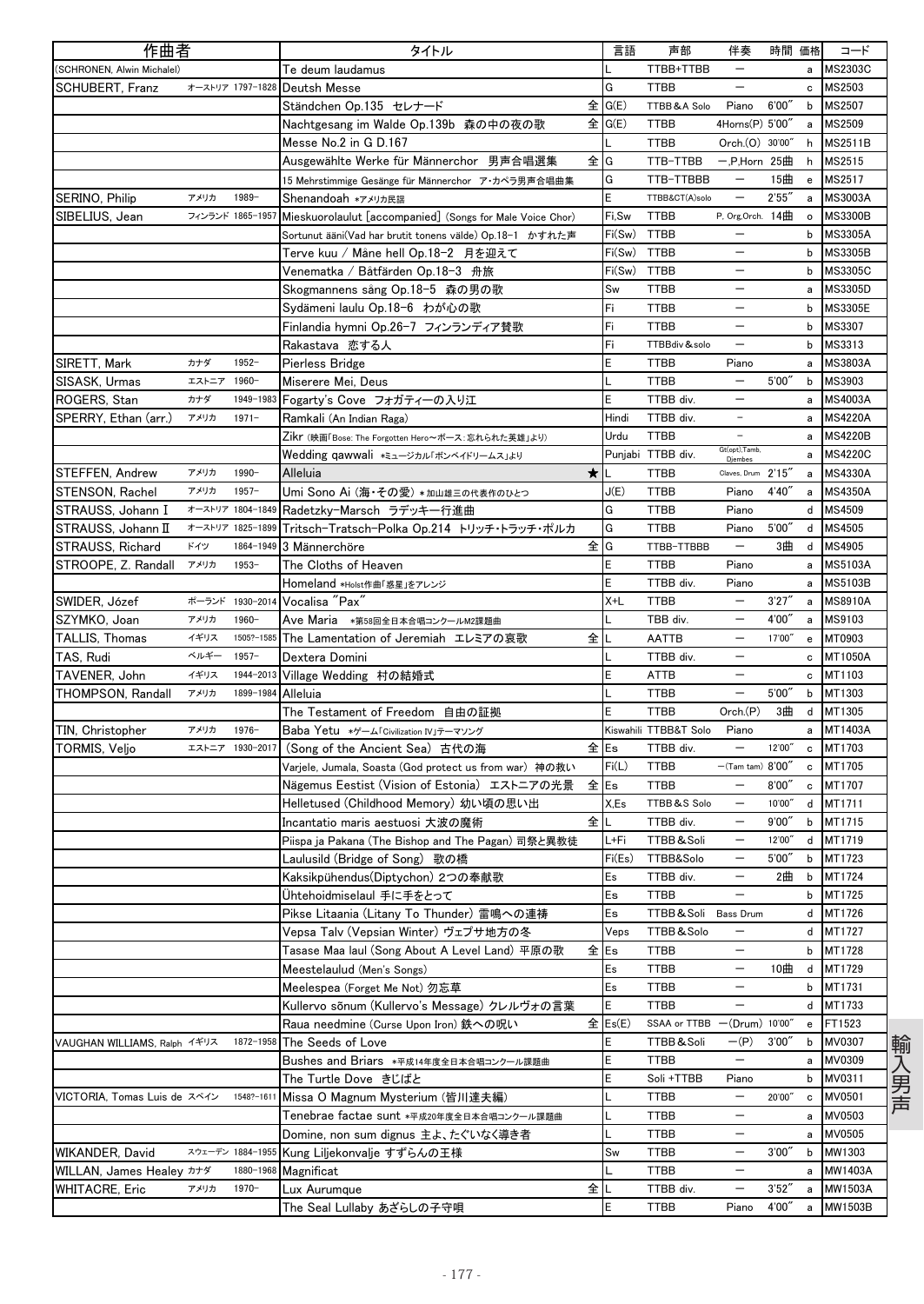| 作曲者                                                    |                          | タイトル                                                                                                        | 言語               | 声部          | 伴奏                       | 時間 価格  |              | コード                       |
|--------------------------------------------------------|--------------------------|-------------------------------------------------------------------------------------------------------------|------------------|-------------|--------------------------|--------|--------------|---------------------------|
|                                                        |                          |                                                                                                             |                  |             |                          |        |              |                           |
|                                                        |                          | 曲集 Anthology / ポピュラー Popular                                                                                |                  |             |                          |        |              |                           |
|                                                        |                          |                                                                                                             |                  |             |                          |        |              |                           |
| Negro Spirituals                                       |                          | (Yele Glee Club Series) Traditional Spirituals                                                              | Е                | TTBB&Solo   |                          | 13曲    | f            | <b>KM0001</b>             |
|                                                        | (Jefferson arr.)         | I am on the battlefield for my Lord                                                                         | E                | TTBB&Soli   |                          |        | a            | <b>KM0002A</b>            |
|                                                        | (W.H.Smith arr.)         | Ride The Chariot                                                                                            | E                | <b>TTBB</b> | $\overline{\phantom{0}}$ | 3'40'' |              | a KM0002B                 |
|                                                        | (W.Dawson arr.)          | Soon-Ah Will Be Done                                                                                        | Ε                | <b>TTBB</b> | $\overline{\phantom{m}}$ |        | a            | <b>KM0003A</b>            |
|                                                        | (W.Dawson arr.)          | Ain'-A That Good News!                                                                                      | Ε                | <b>TTBB</b> |                          |        | а            | <b>KM0003B</b>            |
|                                                        | (W.Dawson arr.)          | Swing Low, Sweet Chariot                                                                                    | E                | <b>TTBB</b> | -                        |        | a            | <b>KM0003C</b>            |
|                                                        | (W.Dawson arr.)          | Ev'ry Time I Feel The Spirit                                                                                | E                | <b>TTBB</b> | -                        |        | a            | <b>KM0003D</b>            |
|                                                        | (W.Dawson arr.)          | There Is A Balm In Gilead                                                                                   | Ε                | <b>TTBB</b> | $\overline{\phantom{m}}$ |        | a            | <b>KM0003E</b>            |
| MITCH MILLER                                           |                          | Mitch Miller Community Song Book *歌集。合唱以外も含む                                                                | E                | TTBB他       | コードのみ 119曲               |        | $\mathbf{e}$ | <b>KM0006A</b>            |
| Barber Shop                                            |                          | Harmony                                                                                                     | E                | <b>TTBB</b> | $\overline{\phantom{m}}$ | 24曲    | c            | KM0007                    |
|                                                        |                          | More Harmony                                                                                                | E                | <b>TTBB</b> | $\qquad \qquad -$        | 19曲 c  |              | KM0009                    |
|                                                        |                          | Memories                                                                                                    | E                | <b>TTBB</b> |                          | 28曲    | $\mathbf c$  | KM0013                    |
|                                                        |                          | Barber Shop Harmony Society シリーズ Close Harmony Collection (Beginning Edition) *Honey - Little 'Lize Medley他 | E                | <b>TTBB</b> | $\overline{\phantom{0}}$ | 6曲     |              | b KM0012G                 |
|                                                        |                          | Barberpole Cat Songbook vol.1 (Barberpole Cat Program and Songbook)                                         | E                | <b>TTBB</b> | $\qquad \qquad -$        | 14曲    | $\mathtt{c}$ | <b>KM0010A</b>            |
|                                                        |                          |                                                                                                             | E                | TTBB        | $\qquad \qquad -$        | 12曲    |              | <b>KM0010B</b>            |
|                                                        |                          | Barberpole Cat Songbook vol.2                                                                               | E                | <b>TTBB</b> | $\overline{\phantom{0}}$ |        | g            |                           |
|                                                        |                          | Drivin' Me Crazy                                                                                            | E                | <b>TTBB</b> | $\qquad \qquad -$        |        | a            | KM0012H                   |
|                                                        |                          | I'm Gonna Live Till I Die                                                                                   |                  |             | $\qquad \qquad -$        |        | a            | KM0012I                   |
|                                                        |                          | Ride The Chariot                                                                                            | E                | <b>TTBB</b> |                          |        | a            | KM0012J                   |
|                                                        |                          | Stand By Me スタンドバイミー                                                                                        | E                | <b>TTBB</b> |                          |        | a            | <b>KM0012K</b>            |
|                                                        |                          | The Star Spangled Banner 星条旗                                                                                | E                | <b>TTBB</b> | $\overline{\phantom{0}}$ |        | a            | KM0012L                   |
|                                                        |                          | I've Been Workin' On The Railroad 線路は続くよどこまでも                                                               | E                | <b>TTBB</b> | $\qquad \qquad -$        |        | a            | KM0012M                   |
|                                                        |                          | You've Got A Friend In Me (from Toy Story)                                                                  | Ε                | <b>TTBB</b> | $\equiv$                 |        | a            | <b>KM0012N</b>            |
|                                                        |                          | Sound Celebration                                                                                           | E                | <b>TTBB</b> | $\overline{\phantom{0}}$ | 2'10'' | a            | KM0012O                   |
|                                                        |                          | Under the Boardwalk 渚のボードウォーク                                                                               | E                | <b>TTBB</b> | $\qquad \qquad -$        | 2'00'' | a            | KM0012P                   |
|                                                        |                          | Lazy Day                                                                                                    | Ε                | <b>TTBB</b> | (tambourine)             |        | a            | KM0012Q                   |
|                                                        |                          | Bohemian Rhapsody ボヘミアンラプソディ                                                                                | E                | <b>TTBB</b> |                          |        | a            | KM0012R                   |
|                                                        |                          | Change the World チェンジ・ザ・ワールド                                                                                | E                | <b>TTBB</b> | $\overline{\phantom{0}}$ |        |              | a KM0012S                 |
|                                                        |                          | Stephen Foster Songbook *「おおスザンナ」「草競馬」等全4曲                                                                  | Ε                | <b>TTBB</b> | $\overline{\phantom{m}}$ | 4曲 b   |              | KM0012T                   |
|                                                        |                          | A Sunday Kind of Love                                                                                       | Ε                | <b>TTBB</b> |                          |        | a            | KM0012U                   |
|                                                        |                          | Text Me Merry Christmas                                                                                     | E                | <b>TTBB</b> |                          |        | a            | <b>KM0012V</b>            |
|                                                        |                          | *<br>Come Fly with Me                                                                                       | E                | <b>TTBB</b> | $\overline{\phantom{m}}$ |        | a            | KM0012W                   |
| Novello Barbershop シリーズ (Nicholas Hare arr.)           |                          | <b>Eleanor Rigby</b>                                                                                        | Ε                | <b>TTBB</b> | —                        |        | a            | <b>KM0012C</b>            |
|                                                        |                          | The Girl from Ipanema                                                                                       | E                | <b>TTBB</b> | $\overline{\phantom{m}}$ |        | b            | <b>KM0012D</b>            |
|                                                        |                          | Satin Doll                                                                                                  | E                | <b>TTBB</b> | $\qquad \qquad -$        |        |              | a KM0012E                 |
|                                                        |                          | Swing low, Sweet chariot                                                                                    | E                | <b>TTBB</b> |                          |        | a            | <b>KM0012F</b>            |
| イギリス<br>Novello社                                       |                          | Sing Low *低声合唱のための宗教曲集                                                                                      | E,L              | ATB, AATBB  | $-.$ Organ 29曲           |        |              | g KM1105                  |
|                                                        | (David Nield arr.)       | Anything Goes (Novello Close Harmony Popular Classics 2)                                                    | Ε                | <b>ATBB</b> | $\qquad \qquad -$        | 4曲     |              | d KM1107B                 |
| G.Schirmer社<br>アメリカ                                    |                          | Song of Yale *エール大学グリークラブの愛唱歌集                                                                              | E,L              | <b>TTBB</b> | 一,Piano 103曲             |        |              | KM1501                    |
| Emerging Voicesシリーズ(Sarah Quartel)                     |                          | The Beat of a Different Drum [TB]                                                                           | E                | ТB          | Piano                    | 3'00'' | b            | <b>KM1010A</b>            |
| 【変声期の男声のためのシリーズ)(Oliver Tarney arr.) The Lover's Ghost |                          |                                                                                                             |                  | TTB         | Piano                    | 3'30'' |              | a KM1010B                 |
|                                                        | (Oliver Tarney)          | Sea Fever                                                                                                   | E                | TTB         | Piano                    | 3'30'' | a            | <b>KM1010C</b>            |
|                                                        |                          |                                                                                                             |                  |             |                          | 3'30'  | b            | <b>KM1010D</b>            |
|                                                        |                          |                                                                                                             |                  |             |                          |        |              |                           |
|                                                        | (Andy Brooke arr.)       | Angels watchin' over me *スピリチュアル                                                                            | E                | <b>TTBB</b> | Piano                    |        |              |                           |
|                                                        | (Ian Crawford)           | The Gospel Train *スピリチュアル                                                                                   | Ε                | TTB         | Piano                    | 2'00'  | b            | <b>KM1010E</b>            |
|                                                        | (Alan Bullard)           | Not too fast, not too slow *ことわざや教訓、迷信を集めたテキスト                                                              | E                | ТB          | Piano                    | 2'30'  | a            | <b>KM1010F</b>            |
|                                                        | (Alan Bullard)           | Health and Safety *取扱説明書や注意書き等の言葉を集めたテキスト                                                                   | Ε                | TTB         | Piano                    | 5'00'' | b            |                           |
|                                                        |                          | (Russell Pascoe arr.) Two Spirituals (Steal away/My Lord, what a morning!)                                  | Ε                | TTB         | $\overline{\phantom{a}}$ | 3'00'  | а            | <b>KM1010G</b><br>KM1010H |
|                                                        |                          | (Andy Brooke arr.) Haul away, Joe! *Sea Chanty                                                              | E                | TTB         | Piano                    | 3'00'  | а            | KM1010I                   |
|                                                        | (Andy Brooke arr.)       | Piano Man *ビリー・ジョエルの名曲のアレンジ                                                                                 | E                | TTB         | Piano                    | 6'00'  | b            | <b>KM1010J</b>            |
|                                                        | (Andy Brooke arr.)       | <b>Molly Malone</b>                                                                                         | E                | TB          | Piano                    | 3'30'  | a            | <b>KM1010K</b>            |
|                                                        | (Russell Pascoe)         | My love is like a red, red rose                                                                             | E                | TTB         | Piano                    | 4'00'  | b            | KM1010L                   |
| Breitkopf社                                             |                          | 合唱ライブラリー [男声合唱編]<br>*                                                                                       | L, G, I          | TTB-TTBBB   | -,Piano                  | 69曲    | -1           | KM1603A                   |
| Stainer & Bell社<br>イギリス                                |                          | Invitation to the Partsong 7                                                                                | Ε                | TBB-ATBB    | $\overline{\phantom{a}}$ | 9曲     | c            | KM2203                    |
| Musikk-Husets社                                         | (Grete Pedersen arr.)    | Flyteljod (Lattia-laa) *オスロ室内合唱団のレパートリー                                                                     | Χ                | <b>TTBB</b> | $\overline{\phantom{m}}$ |        | b            |                           |
| <b>YL Collection</b>                                   |                          | Joulu (Christmas) *クリスマス関係31曲を収録                                                                            | Fi               | TTBB 他      |                          | 31曲    | h            | <b>KM4850A</b>            |
| (ヘルシンキ大学男声合唱団のレパートリー集)                                 |                          | Serenadi (Seranade) *ラヴソング関係18曲を収録                                                                          | Fi               | TTBB 他      | — "Piano                 | 18曲    | h            | <b>KM4850B</b>            |
| (YL Collection)                                        |                          | Tango *タンゴ関係20曲を収録                                                                                          | Fi               | TTBB 他      | -,Piano                  | 20曲    | h            | <b>KM4850C</b>            |
| Musica Baltica社<br>ラトビア                                |                          | Songs for Male Voice Choirs (Latvian Choral Music)                                                          | E,L,Latvian TTBB |             | -,Piano                  | 15曲    | $\mathbf c$  | <b>KM7425A</b>            |
| Helbling社                                              | オーストリア                   | Swinging Baroque [TBB]                                                                                      | Χ                | TBB         | $\qquad \qquad -$        | 7曲     | d            | KM4901A                   |
|                                                        | (Lorenz Maierhofer arr.) | Lollipop & Co. *Lollipop, The lion sleeps tonightなど                                                         | Ε                | TTBB        | $\qquad \qquad -$        | 6曲     | d            | KM4151G<br><b>KM4901C</b> |

- 178 -